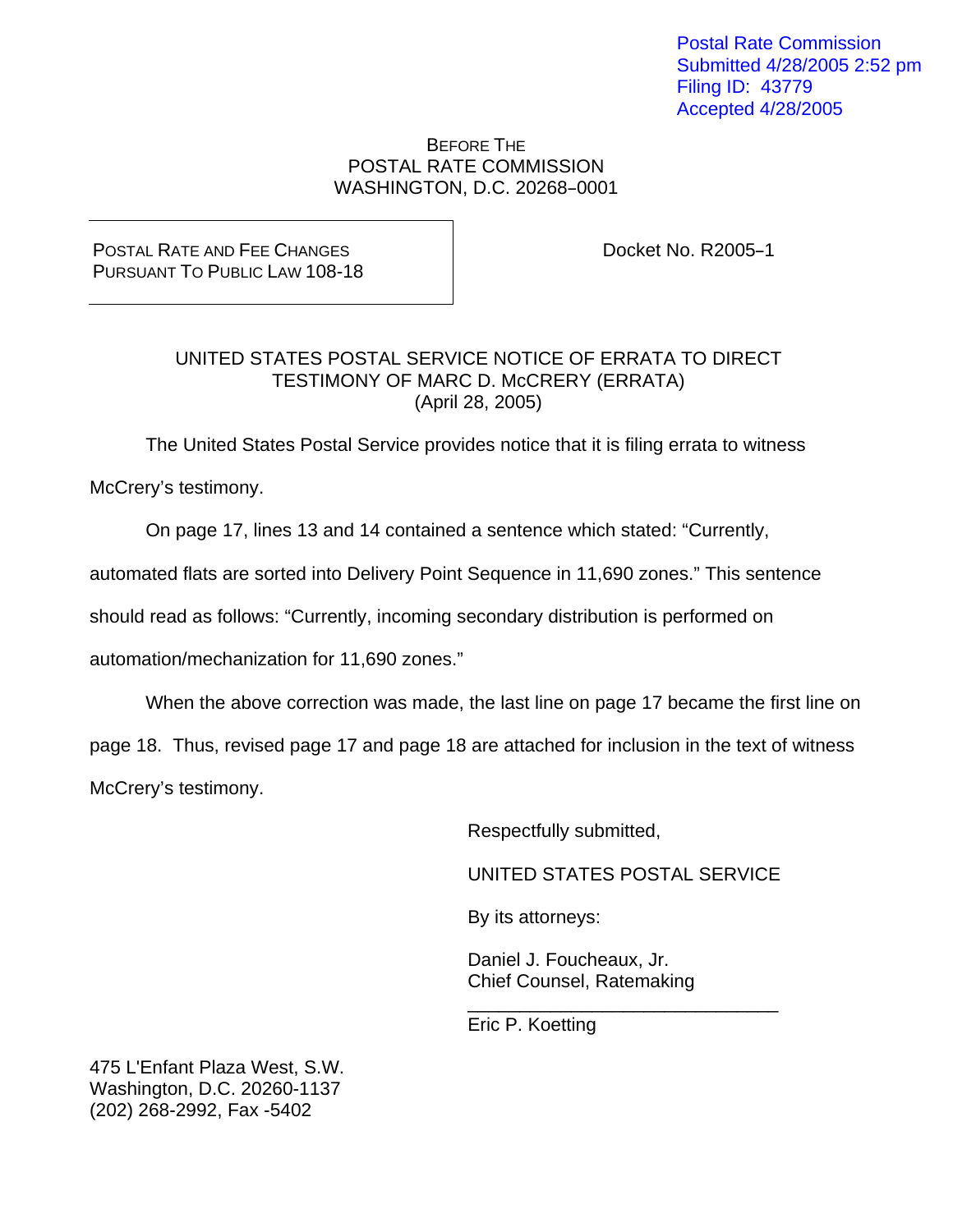significantly fewer facilities and moved completely to automated processing.

Furthermore, this consolidation will allow for the outgoing distribution of bundles

prepared in mixed sacks to be processed in a mechanized or automated

environment instead of across sack racks. Also, any automation compatible

Periodicals volume currently processed in a manual incoming secondary operation will be moved to an automated processing operation to the greatest extent possible when the window exists. Periodicals, particularly weekly and daily publications, are

processed in some cases manually in order to not risk service failure.

5. Automation/Mechanization Update

In FY 2004, 58 percent of incoming secondary volume was processed in the plants, and 92 percent of this volume was finalized on automated operations. At the same time, the percent of total flats workload in plants was 81 percent on the AFSM 100, 10 percent on the UFSM 1000, 9 percent in manual sortation. Currently, incoming secondary distribution is performed on automation/mechanization for 11,690 zones.

Overall, deployments of the current and future programs to enhance flats processing have resulted and will result in positive improvements for processing operations.

### 6. Description of Future System Beyond the Test Year

With the deployments of the AFSM 100 and the UFSM 1000 complete, new methods to distribute and deliver flats are being researched and developed to ensure that current methods are continually improved. The value of DPS flats is still being reviewed and explored. While the specifics are yet to be resolved, it is envisioned that the Postal Service may DPS flats with a different type of equipment than what is used today. Originally, the AFSM 100, or a machine similar to it, such as a sequencer, was planned to be used to process and sequence flats. The decision has now been made not to use the AFSM 100 to sort flats in delivery sequence order. This is due to the inability to increase the mail sorting speed and the problems caused by improper mailpiece orientation in flat trays. Of course, flats that are not machinable on a sequencer are unlikely to be included in DPS. Current development efforts may help make the following programs available: Delivery Point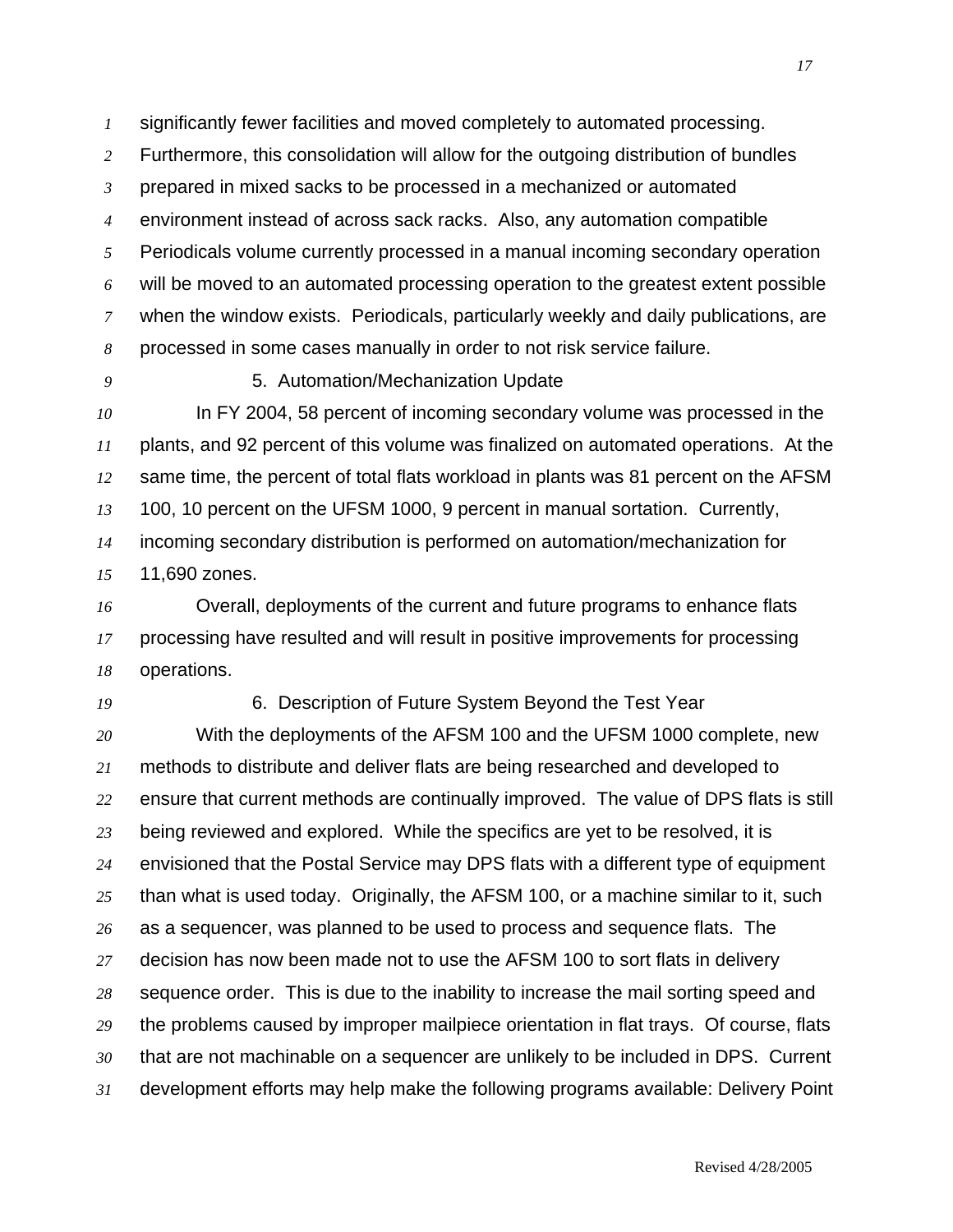Packaging (DPP), a one-pass system of sorting both letters and flats, and the Flats Sequencing System (FSS), a two-pass system for sorting flats in delivery sequence order.

Two significant changes for mailers are expected if and when the Postal Service moves toward a DPS environment for flats. First, all flats that claim the barcode discount will be required to bear an 11-digit barcode, similar to letters, in order to sort to delivery point. Second, carrier route presorted packages will not have value for DPS zones, with 5-digit presort being the finest sort required, similar to what happened with letters. Emphasis will also be on the machinability and entry level characteristics to maximize the candidate flat volume for DPS. The Postal Service intends to continue working with the mailing industry on these issues, providing ample time for mailers to make any needed changes in the future.

- 
- 

C. Parcels, Bundles, Sacks, and Trays

In this part of my testimony, I provide an overview of operations as they relate to the processing of parcels, bundles, sacks, and trays today and in the test year.

1. Parcel Processing

Standard Mail and Package Services parcels are predominantly processed within the bulk mail network consisting of 21 Bulk Mail Centers (BMCs) and eight Auxiliary Service Facilities (ASFs). Priority Mail and First-Class Mail parcels are predominantly processed in processing and distribution centers and Logistics and Distribution Centers (L&DCs).

#### a. Equipment

Apart from the recent enhancements described below, machinable parcels have been processed in the BMCs with the same basic equipment for approximately 30 years. ASFs are not similarly equipped. Non-machinable outside parcels (NMOs) are either sorted manually or with the use of mechanized sorting equipment at several BMCs depending on the non-machinability characteristics of the parcel. This equipment ranges from basic rolling conveyors to more elaborate keying and sorting machines. Priority and First-Class Mail parcels are processed either manually or using parcel and bundle sorting equipment.